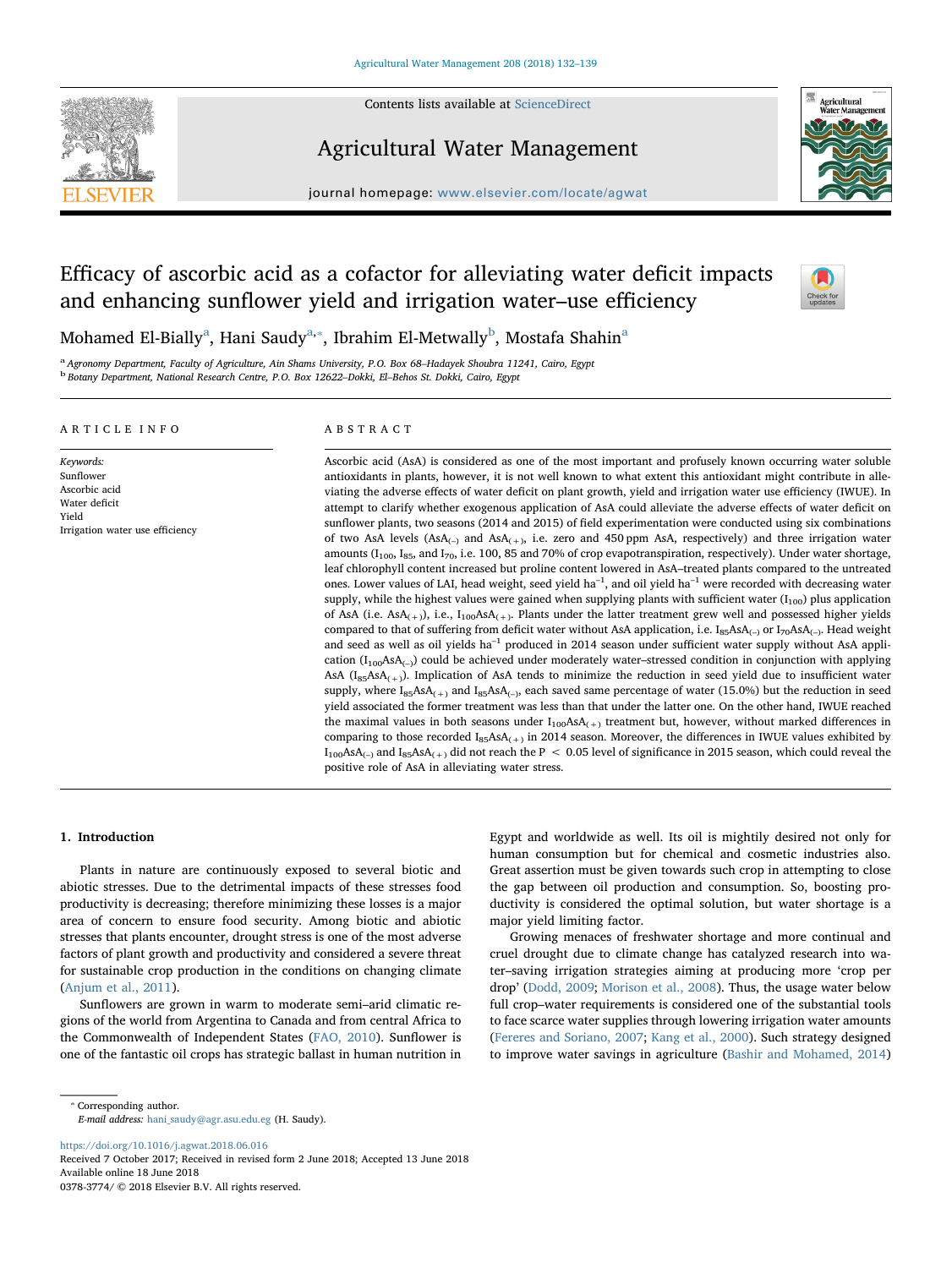but it should be managed with a crop in mind. In addition, usually using less irrigation water amounts synchronizes with yield and water use efficiency (WUE) reductions. Several studies indicated that with water stress the shortage in sunflower growth and yield is realized. Significant reductions in plant height and plant dry matter [\(Ahmad et al., 2009](#page--1-7)), leaf area index [\(Karam et al., 2007](#page--1-8)), net photosynthetic rate [\(Dekov](#page--1-9) [et al., 2000\)](#page--1-9) and weight of 1000 seeds, head diameter and seed yield ([Chimenti et al., 2002](#page--1-10); [Erdem et al., 2006;](#page--1-11) [Roshdi et al., 2006\)](#page--1-12) occurred due to water stress. Under drought stress, sunflower seed yield reduced by 83.0% [\(Jabari et al., 2007\)](#page--1-13). With 36% deficit in. irrigation water, 15% decrease in sunflower yield occurred ([Sezen et al., 2011](#page--1-14)).

Several reactive oxygen species (ROS), such as superoxide radical (O<sub>2</sub> $\cdot$ –), hydroxyl free radical (OH $\cdot$ ), singlet oxygen (<sup>1</sup>O<sub>2</sub>) and hydrogen peroxide  $(H_2O_2)$ , are continuously produced as byproducts of plant cellular metabolism [\(Mahalingam and Fedoro](#page--1-15)ff, 2003; [Mittler et al.,](#page--1-16) [2004\)](#page--1-16). However, various environmental stresses lead to excessive production of ROS causing redox imbalance, progressive oxidative damage, peroxidation of plasmalemma, DNA mutation, protein denaturation, and ultimately cell death ([Fridovich, 1998](#page--1-17); [Sharma et al., 2012\)](#page--1-18). It is well documented that various abiotic stresses (including drought, excess light, temperature extremes, ultraviolet radiation, salinity) lead to overproduction of ROS. Elevated levels of ROS lead to the inactivation of proteins and inhibit the activity of multiple enzymes involved in metabolic pathways, and result in the oxidation of other macromolecules including lipids and DNA [\(Hossain et al., 2014\)](#page--1-19). ROS may affect cell membrane properties and cause oxidative damage to proteins, lipids, nucleic acids, carbohydrates which ultimately results in cell death ([Gill and Tuteja, 2010\)](#page--1-20). Thus, it is a quite indispensable to quench the surplus ROS for plant growth and development. However, as a defense for survival, plants developed non–enzymatic antioxidants and the enzymatic scavenging systems to detoxifying ROS [\(Mittler,](#page--1-21) [2002;](#page--1-21) [Mittler et al., 2004\)](#page--1-16). Indeed, plant cells are equipped with excellent antioxidant defense mechanisms to detoxify the harmful effects of ROS. The antioxidant defenses could be either non–enzymatic (including ascorbic acid, carotenoids, glutathione, proline and α–tocopherols) or enzymatic (e.g. superoxide dismutase, catalase, ascorbate peroxidase, glutathione reductase, monodehydroascorbate reductase, dehydroascorbate reductase, glutathione peroxidase, guaicol peroxidase, and glutathione–S–transferase). These very efficient antioxidant defense systems work in concert to control the cascades of uncontrolled oxidation and protect plant cells from oxidative damage by scavenging of ROS [\(Gill and Tuteja, 2010](#page--1-20)).

The biochemical functions of ascorbate or ascorbic acid (AsA), also commonly known as "vitamin C", involve its roles as an antioxidant, enzyme cofactor, and electron transport ([Prasad and Upadhyay, 2011](#page--1-0)). AsA directly neutralizes ROS by acting as a secondary antioxidant during the reductive recycling of the oxidized form of α–tocopherol ([Noctor and Foyer, 1998](#page--1-22)). In plants, AsA and glutathione are the most abundant soluble antioxidants and are the major antioxidants in photosynthetic and non–photosynthetic tissues. They are able to detoxify ROS by a direct scavenging or by acting as cofactors in the enzymatic reactions that involved ascorbate peroxidase and glutathione reductase enzymes [\(Laspina et al., 2005](#page--1-23)). Ascorbic acid treatment reduced the damaging action of drought and decreased enzyme activity due to scavenging of reactive oxygen species; thereupon it may be effective for the improvement of stressed maize plants in arid and semi-arid regions ([Dolatabadian et al., 2009\)](#page--1-24). Moreover, [Aziz et al. \(2018\)](#page--1-25) recorded remarkable enhancement in quinoa plants growth with application of AsA being reduced adverse effects of drought stress.

The objective of this study was to evaluate whether treatment of AsA could mitigate the adverse effects imposed on sunflower productivity due to water deficiency and boosting irrigation water use efficiency (IWUE). Besides, determination of the possibility of inclusion of AsA in crop irrigation programs as an antioxidative defender to support plants exposed to periods of water stress in areas with limited water resources.

#### 2. Material and methods

#### 2.1. Site description

Over two years, a field experiment was conducted during 2014 and 2015 seasons at the experimental farm of National Research Centre, El Nubaria region, El Behaira Governorate, Egypt (latitude 30° 30 1.4\ N, longitude 30° 19 10.9<sup>\</sup> E, and mean altitude 21 m above sea level). The soil was sandy with pH 8.3 and salt content  $0.38 \text{ dS m}^{-1}$  which measured as described by [Jackson \(1973\)](#page--1-26). Physical properties and water status of the experimental soil are presented in [Table 1.](#page-1-0) The study area belongs to arid regions with no rainfall and hot dry in summer (April–September). [Table 2](#page-1-1) illustrates monthly mean weather factors, i.e. maximum and minimum air temperature, relative humidity, wind speed and solar radiation for 2014 and 2015 seasons obtained from Central Laboratory of Meteorology, Ministry of Agriculture and Land Reclamation, Egypt. The preceding cultivated crop was wheat in both seasons.

#### <span id="page-1-0"></span>Table 1

Physical properties and water status of the soil at El Nubaria region.

| Depth<br>(cm)                | Particle Size distribution, % |                      |                       |            | Texture<br>class        | $\theta_s$ % on weight basis |                   |                   | BD(g)<br>$cm^{-3}$ ) |
|------------------------------|-------------------------------|----------------------|-----------------------|------------|-------------------------|------------------------------|-------------------|-------------------|----------------------|
|                              | Coarse<br>Sand                | Fine<br>Sand         | Silt                  | Clav       |                         | FC                           | <b>PWP</b>        | AW                |                      |
| $0-15$<br>15-30<br>$30 - 45$ | 8.4<br>8.5<br>8.6             | 79.6<br>78.9<br>78.5 | 6.5 5.5<br>7.2<br>7.8 | 5.4<br>5.1 | Sandy<br>Sandy<br>Sandy | 12<br>12<br>12               | 4.1<br>4.1<br>4.1 | 7.9<br>7.9<br>7.9 | 1.55<br>1.58<br>1.62 |
| 45-60                        | 8.9                           | 77.6                 | 7.6                   | 5.9        | Sandy                   | 12                           | 4.1               | 7.9               | 1.62                 |

FC, Field capacity, PWP, Permanent wilting point, AW, Available water, HC, Hydraulic conductivity, BD, Bulk density.

<span id="page-1-1"></span>Table 2

Means monthly minimum and maximum temperature, relative humidity, wind speed [a](#page-1-2)nd solar radiation of El Nubaria region in 2014 & 2015<sup>a</sup>.

| Month     | Minimum air<br>temperature<br>$(^{o}c)$ | Maximum air<br>temperature<br>$(^{\circ}c)$ | Relative<br>humidity<br>(%) | Wind<br>speed<br>(m <sub>1</sub> )<br>$sec-1$ ) | Solar<br>radiation<br>(MJ<br>$m-2day-1)$ |
|-----------|-----------------------------------------|---------------------------------------------|-----------------------------|-------------------------------------------------|------------------------------------------|
| 2014      |                                         |                                             |                             |                                                 |                                          |
| April     | 16.12                                   | 29.62                                       | 48.60                       | 0.72                                            | 21.71                                    |
| May       | 19.36                                   | 32.84                                       | 46.26                       | 0.78                                            | 21.17                                    |
| June      | 22.00                                   | 35.22                                       | 47.70                       | 0.86                                            | 23.64                                    |
| July      | 23.58                                   | 35.59                                       | 55.71                       | 0.96                                            | 23.09                                    |
| August    | 24.36                                   | 36.41                                       | 56.23                       | 0.84                                            | 21.90                                    |
| September | 22.75                                   | 34.58                                       | 53.47                       | 0.72                                            | 19.71                                    |
| 2015      |                                         |                                             |                             |                                                 |                                          |
| April     | 14.32                                   | 26.03                                       | 46.57                       | 0.77                                            | 25.11                                    |
| May       | 14.64                                   | 27.02                                       | 47.97                       | 0.79                                            | 25.57                                    |
| June      | 17.30                                   | 28.63                                       | 50.15                       | 0.92                                            | 26.15                                    |
| July      | 19.20                                   | 30.63                                       | 55.24                       | 0.77                                            | 26.81                                    |
| August    | 22.25                                   | 33.62                                       | 50.90                       | 0.61                                            | 23.15                                    |
| September | 20.47                                   | 32.78                                       | 52.10                       | 0.42                                            | 18.97                                    |

<span id="page-1-2"></span><sup>a</sup> Central Laboratory of Meteorology, Ministry of Agriculture and Land Reclamation, Egypt.

## 2.2. Experimental design and procedures

The present study aimed to investigate the interactive performance of ascorbic acid (AsA) and irrigation water levels on sunflower (Helianthus annuus) yield and IWUE under the environmental conditions of the studied area, El Nubaria region. As shown in [Fig. 1](#page--1-27), the experiment was established within split plots in a randomized complete block design, in four replicates, where irrigation levels were arranged in the main plots and ascorbic acid treatments were allocated in the sub–plots. The experimental unit area was  $12.25 \text{ m}^2$ , involving five ridges each of